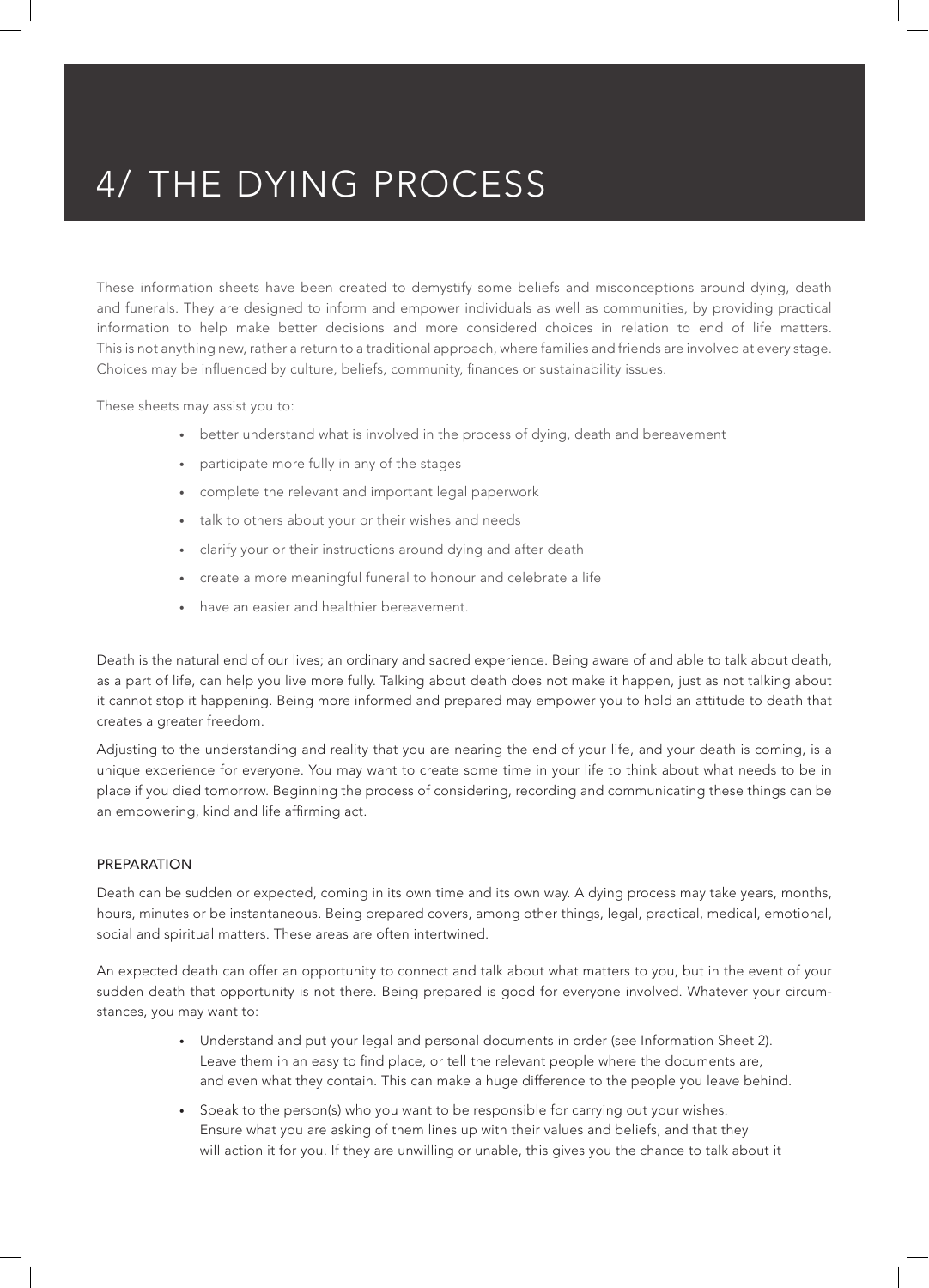## 4/ THE DYING PROCESS

#### PREPARATION /CONT.

- Consider and communicate your wishes about the quality of life, or medical treatment, you would and would not want to prolong life or hasten death; and who you would like to act as guardian(s) to act on your behalf if you lose capacity. The two documents that ensure you receive the care and guardian you want are an Advance Health Care Directive and Enduring Guardian respectively.
- Have as little unfinished business as possible for yourself, your relationships and your professional life.
- Convey what you want to happen to your body after your death.
- Communicate what sort of funeral and disposal method you want: burial, cremation or no preference. Bear in mind the Will is often only read after the funeral, so cannot be relied on to provide this information.

The dying process can begin long before death actually occurs. Dying happens to your whole being, not just your physical body. All parts of you may experience pain or suffering, and comfort or healing. Your quality of life, medical treatment and pain control are all important matters in this. Pain control is important, as there is no need to suffer unnecessarily. If you are physically comfortable you can do things like relax into your dying, complete unfinished business, both personal and professional, reflect on your life and your relationships with others, and even find new meaning in your life. It may be a time of growth, emotionally and spiritually for you and those you love. Your dying is uniquely yours, it is different for everyone, and you will probably die in a similar way to how you have lived your life.

You can be active and live your dying, and your responses may change as your move through your process. Talking about things can provide relief or comfort to you, and to all those involved. You could discuss:

- Your care needs, as a support network may need to be created
- How you would like to be cared for, to assist your carers and allow for the death experience you want
- Appropriate pain relief, if your priority is to remain as conscious as possible
- Any preference to die at home, in a hospice or a hospital

Discuss with those who may be caring for you to clarify what is really important to you about the environment and atmosphere you will be in. Discuss your independence, friends, family, conversation, silence, access to nature, pets, art, photos, music, aromas, candles, and lighting, for example. Your psychological, religious or spiritual needs may also be important and you should communicate what is required to meet them if this is the case. Share these things with those around you to support them and you. Access social workers, counsellors, clergy, prayer, meditation, solitude, and friends and family, as needed.

Be as honest as you can with yourself and others about what you need to feel comfortable and supported. This may mean finding ways to express or release emotions as they arise. There are people who can help with this. So if you need help, ask for help. Considering and talking about personal things could be new orgoodbye to your loved ones, your possessions, the world and your life, and let others say their farewells to you.

It's your life and your death, so it is entirely up to you.